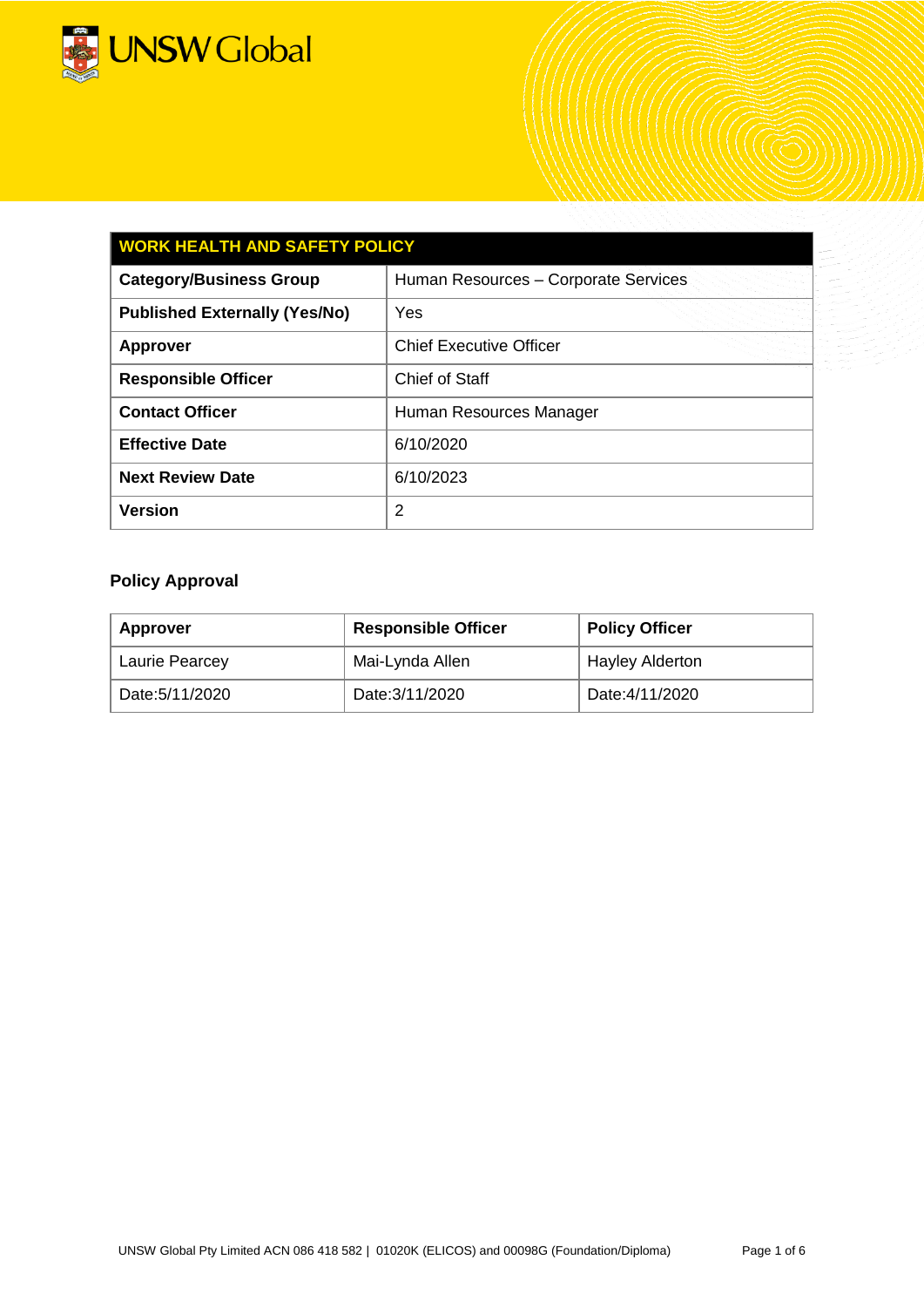

## **1 Background and purpose**

UNSW Global is committed to providing a safe and healthy environment for workers (staff, volunteers and contractors) and visitors (including UNSW Global students) to the workplace. This policy defines the principles of this commitment and UNSW Global's approach to the continuous improvement of health and safety in the workplace.

### **2 Definitions**

*Health and Safety Committee* means the committee at UNSW Global comprising elected employees for the purpose of consulting on workplace, health and safety matters.

*PCBU* means a Person Conducting a Business or Undertaking.

*UNSW* means the University of New South Wales.

*WHS* means work health and safety.

*WHS Act* means the *Work Health and Safety Act 2011* (NSW).

*WHS Management System* means UNSW Global's Work Health and Safety Management System including but not limited to policies, procedures and guides.

*WHS Regulation* means the *Work Health and Safety Regulations 2011* (NSW).

### **3 Scope**

This policy applies to all UNSW Global workers (staff, volunteers and contractors) and visitors to UNSW Global's premises.

For UNSW Global workers, this policy applies to all premises where workers engage in activities related to UNSW Global including locations outside of UNSW Global's premises and during travel on behalf of UNSW Global. For visitors, this policy applies at UNSW Global premises or while participating in authorised UNSW Global activities.

Workers and visitors must also comply with UNSW's Health and Safety Policy and instructions when attending UNSW's premises, such as the Kensington campus. See "Related Policies and Procedures" below for further information.

## **4 Legal and policy framework**

As a 'person conducting a business or undertaking' (**PCBU**) pursuant to the *Work Health and Safety Act 2011* (**WHS Act**), UNSW Global is committed to ensuring that it complies with the WHS Act and other relevant legislation and industry standards. UNSW Global may also modify its workplace from time to time in a manner consistent with public health requirements pursuant to the *Public Health Act* (NSW).

All workers and visitors must comply with this policy and any other reasonable instruction, policy or procedure communicated from time to time by UNSW Global. Failure to follow safe systems of work, misuse of health and safety equipment, bypassing of a risk control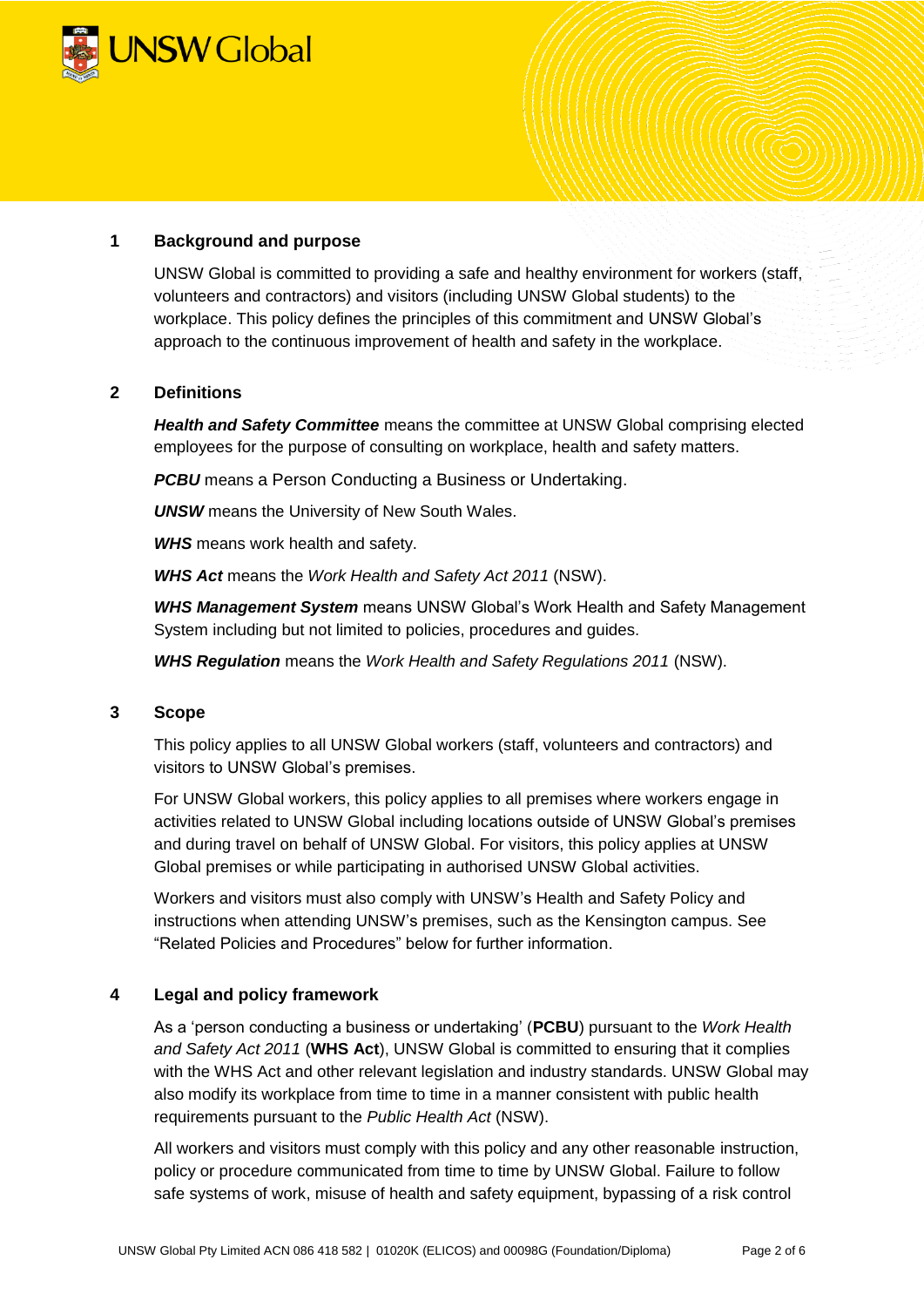

measure or interfering with another person's efforts to work safely, may infringe the WHS Act framework. Non-compliance will be managed pursuant to the Code of Conduct.

## **5 Objectives**

Pursuant to the WHS Act, UNSW Global has duties to ensure, as far as is reasonably practicable:

- (a) the provision and maintenance of a work environment without risks to health and safety;
- (b) the provision and maintenance of safe plant and structures;
- (c) the provision and maintenance of safe systems of work;
- (d) the safe use, handling, and storage of plant, structures and substances;
- (e) the provision of adequate facilities for the welfare at work of workers in carrying out work for the business or undertaking, including ensuring access to those facilities;
- (f) the provision of any information, training, instruction or supervision that is necessary to protect all persons from risks to their health and safety arising from work carried out as part UNSW Global's activities; and
- (g) that the health of workers and the conditions at the workplace are monitored for the purpose of preventing illness or injury of workers arising from the conduct of UNSW Global (to the extent permitted by privacy law).

UNSW Global will also seek to continually improve its WHS systems, materials and performance.

### **6 Consultation**

- (a) UNSW Global is committed to consultation, co-operation and co-ordination between management and workers as far as reasonably practicable and in accordance with the WHS Act;
- (b) Consultation will be undertaken in accordance with UNSW Global's WHS Consultation Procedure; and

### **7 Implementation**

The strategies to implement this policy include:

- (a) Active involvement and commitment of management and the Executive Team;
- (b) The ongoing provision of a Health and Safety Committee as required by the WHS Act;
- (c) Identification and control of hazards;
- (d) Investigation and reporting of all accidents and dangerous incidents;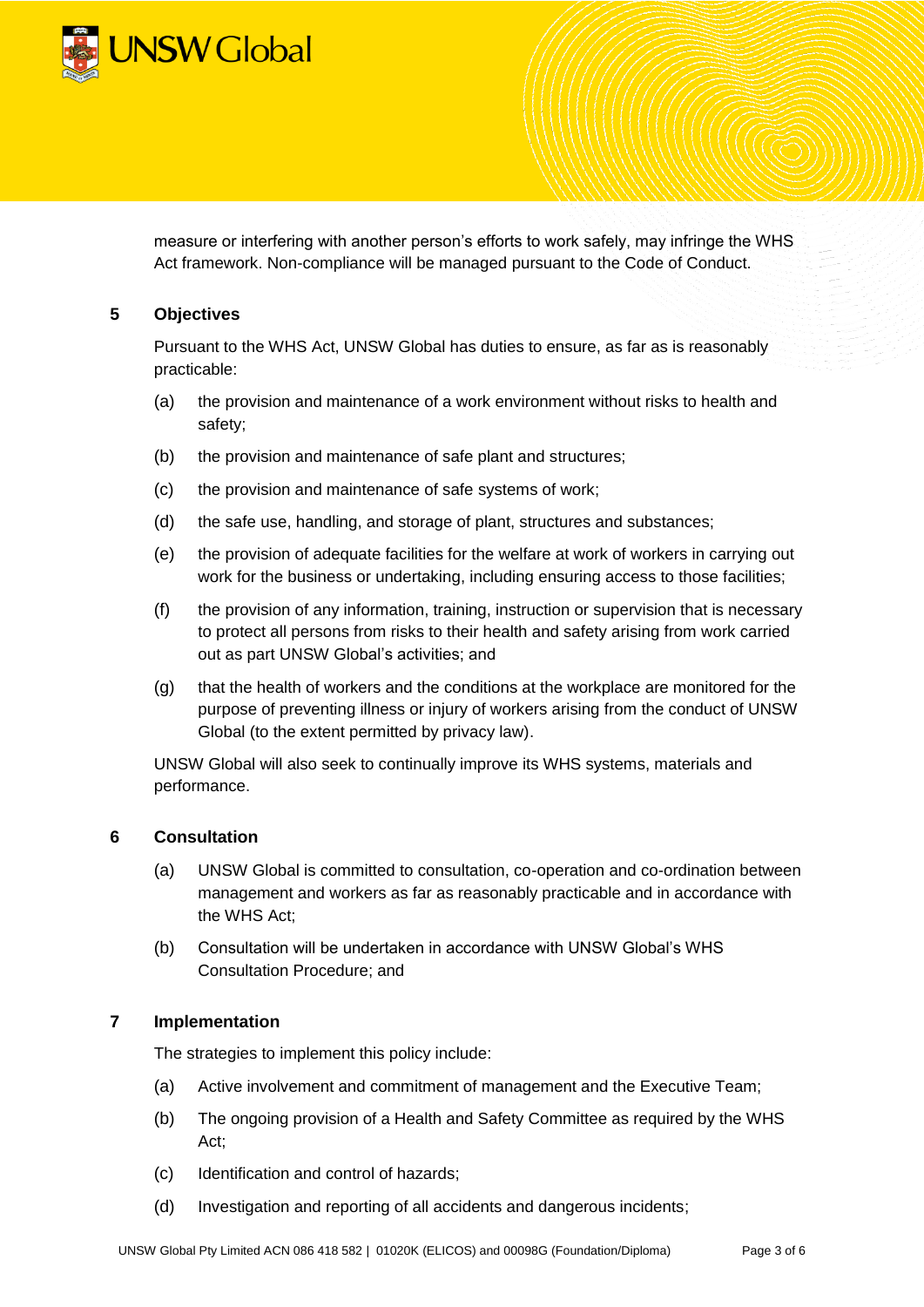

- (e) Consult with workers on health and safety matters as required by the WHS Act;
- (f) Provision of first aid and emergency procedures;
- (g) Provision of information, training and supervision as necessary for safety; and
- (h) Ongoing review and improvement of the WHS Management System.

### **8 Communication**

This policy will be publicly accessible on UNSW Global's [website](https://www.unswglobal.unsw.edu.au/our-company/policies/) and a copy will be placed on common area noticeboards in UNSW Global workplaces. The policy is also made available on the staff intranet.

### **9 Responsibilities**

(a) *UNSW Board members* 

The UNSW Global Board has ultimate responsibility for the management of health and safety at UNSW Global. The UNSW Global Board must ensure the business complies with its work health and safety obligations. Under work health and safety laws, if an officer of a corporation doesn't take all reasonable and practical steps to fulfil health and safety obligations, they may be liable if an incident occurs in the workplace.

(b) *UNSW Global Executive Team*

The UNSW Global Executive Team are responsible for providing leadership to ensure communication of this policy and effective implementation of and adherence to this policy within their area of control.

(c) *Supervisors and managers*

Supervisors and managers are responsible for implementing this policy in their business or administrative unit. This will be measured via their annual performance reviews. In particular, supervisors and managers are responsible for:

- (i) the provision and maintenance of the workplace in a safe and secure condition;
- (ii) active involvement in the development, promotion and implementation of health and safety policies and procedures;
- (iii) training employees in the safe performance of their assigned tasks; and
- (iv) the provision of resources to meet UNSW Global's health and safety commitments.
- (d) *Workers, UNSW Global students and visitors*

Workers and visitors are responsible for complying with the following when attending UNSW Global or UNSW's premises: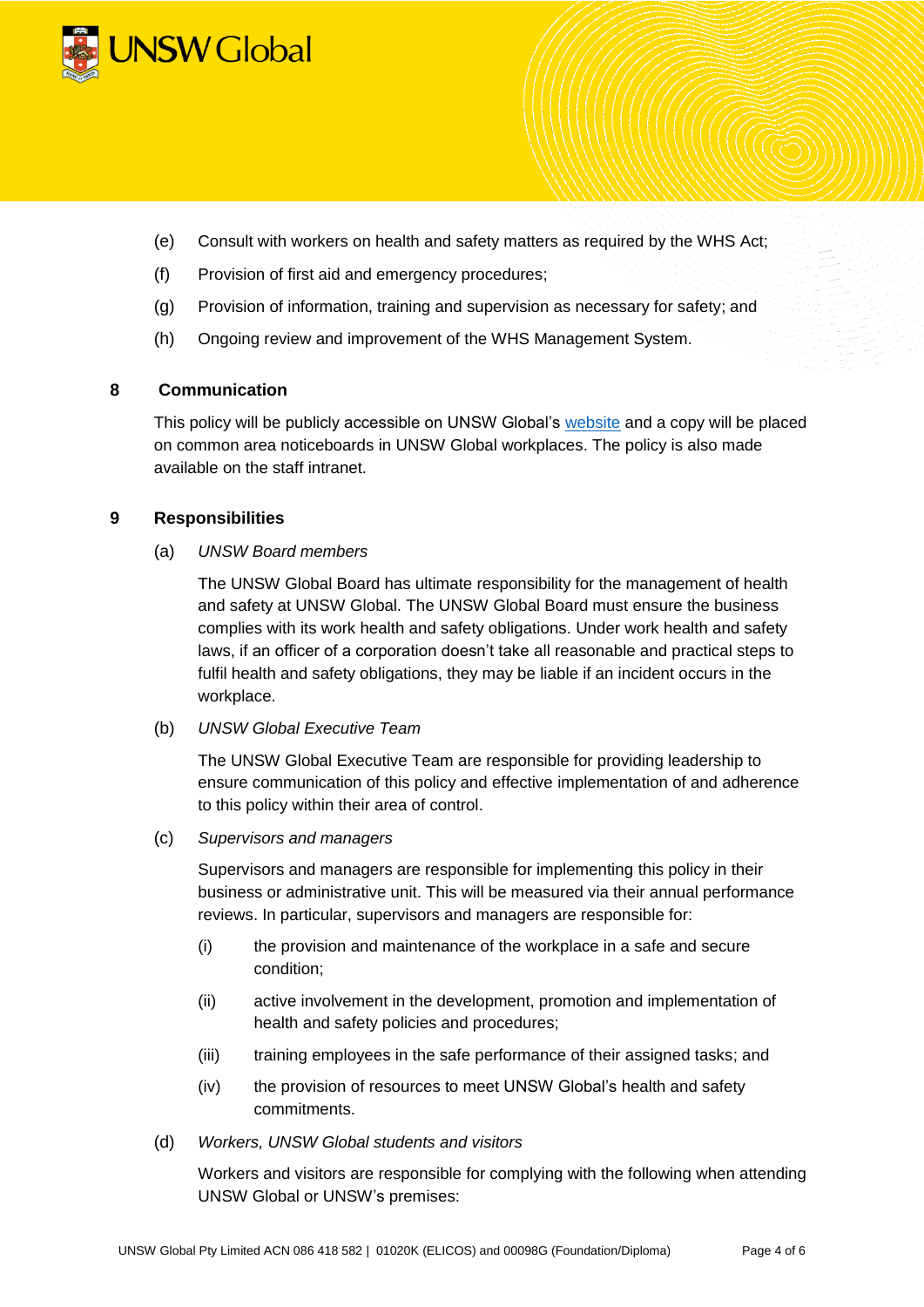

- (i) taking reasonable care for their own safety and the safety of others; and
- (ii) complying with any reasonable instruction, policy or procedure of UNSW Global and UNSW in relation to health and safety.

#### (e) *Approver*

The Chief Executive Officer is responsible for the approval of this policy.

(f) *Responsible Officer*

The Head of Human Resources is responsible for the implementation, dissemination and review of this policy.

(g) *Contact Officer*

The Human Resources Business Partner is responsible for the day to day implementation of this policy and is the first point of contact for all enquiries that relate to this policy.

(h) *Policy Administration* 

The Legal and Compliance Team is responsible for the administration and publishing of this policy.

### **10 Review**

This policy is due for review three years from its date of implementation or in case of legislative or regulatory changes.

### **11 Related legal framework and other documentation**

- (a) *Work Health and Safety Act 2011* (NSW)
- (b) *Work Health and Safety Regulation 2017* (NSW)
- (c) *Public Health Act 2010* (NSW)
- (d) *Workers Compensation Act 1987* (NSW)
- (e) *Workplace Injury Management and Workers' Compensation Act 1998* (NSW)

## **12 Related Policies and Procedures**

- (a) Work Health and Safety Procedure
- (b) Employment Policy
- (c) WHS Consultation Procedure
- (d) WHS Hazard Reporting and Risk Assessment Procedure
- (e) WHS Incident Reporting and Investigation Procedure
- (f) Workplace Injury Management Procedure